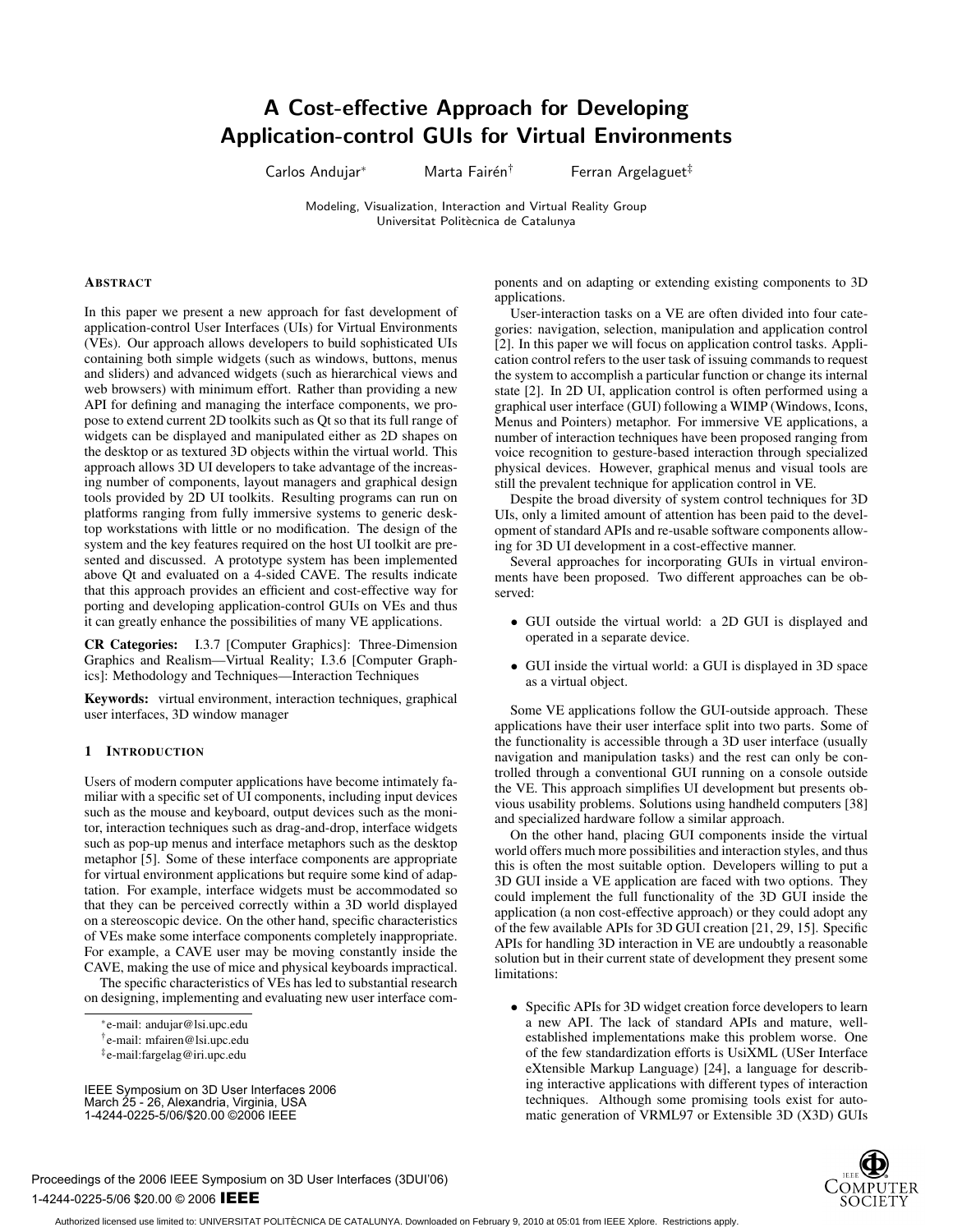from UsiXML specifications [25, 26], these tools are still in an early stage of development.

- Most 3D widget libraries implement the functionality of each user interface component (widget), including drawing and handling. As a consequence, readily available 3D toolkits offer a limited set of widgets and make it difficult to plug-in third-party components (e.g. media players and web browsers).
- A commonly accepted opinion is that GUI interfaces should be optimized for each platform. For example, a desktop interface using 2D interaction for system control is certainly appropriate for a desktop system whereas an immersive, stereoscopic-compatible interface should be used in an immersive system. Most widget libraries for VEs target only the second kind of platforms and thus two or more different versions of the applications are often required.

These problems suggest that traditional 3D UI tools are not always appropriate for fast development of complex UIs and particularly for fast migration of existing desktop-based 3D applications to immersive VEs. For example, an existing desktop-based 3D application can be modified to display its contents on a stereoscopic workbench with minor effort, but the migration of its GUI can be a much more difficult task.

Some authors have proposed the immersion of 2D applications into 3D worlds to make them available to VE and Augmented Reality (AR) applications. The basic idea is to project 2D image content onto texture-mapped planes on the 3D world, and to let the users interact with them through VR input devices such as gloves and tracking systems. Current systems for launching and/or sharing existing 2D applications into VE and 3D window managers are good examples of this technique. Although application-sharing systems and 3D workspaces can be used to access 2D GUIs within VEs, they suffer from some performance and flexibility limitations mainly because they are built upon framebuffer-oriented protocols such as VNC [30].

In this paper we explore a new approach for fast development of 3D GUIs, dubbed get3d (GUI extension toolkit). Rather than providing a new API for defining and managing application-control widgets, we propose to add new features to current extensible toolkits such as Qt so that its full range of 2D widgets (and even userdefined *true* 3D widgets) can be displayed and manipulated either as 2D shapes on the desktop or as textured 3D objects within the virtual world. We call *host toolkit* the 2D extensible toolkit whose widgets are accommodated to VE applications.

The basic idea is to extend the host toolkit so that widgets are not rendered directly to the framebuffer but to a virtual buffer which is then converted into a texture and drawn using an OpenGL texturemapped rectangle. User actions captured by generic input devices such as wands and tracking devices are mapped into low-level mouse and keyboard events that are then sent to the host toolkit for processing.

Our approach allows 3D UI developers to take advantage of the increasing number of widgets, layout managers and graphical design tools provided by 2D UI toolkits. Resulting programs can run on platforms ranging from fully immersive systems such as CAVEs to generic desktop workstations with minor or no modifications.

The main contributions of this paper are:

- A new approach for fast, almost transparent accommodation of 2D GUIs to VEs.
- An analysis of the main requirements of a conventional 2D GUI toolkit to be extended to VEs.
- A discussion of the design of a Qt-based prototype implementation.

• An evaluation of the performance and usability of the system under different interaction techniques.

The rest of the paper is organized as follows. Section 2 reviews related work on interaction techniques for system control and previous approaches for immersing 2D applications into 3D worlds. Section 3 describes the architecture of get3d. Some implementation issues concerning our Qt-based implementation are described in Section 4. We present performance and usability results on Section 5, and provide concluding remarks in Section 6.

## 2 RELATED WORK

## 2.1 Interaction techniques for system control

Beside graphical menus, a number of interaction techniques have been proposed for accomplishing application control tasks within immersive VE applications. These interaction techniques range from voice-recognition [27] to gesture-based interaction [18] through specialized physical devices such as Tangible User Interfaces [17]. However, graphical menus and visual tools are still the prevalent technique for application control in VE.

The simplest and most popular menus are 2D widgets adapted to 3D space. These widgets are simple adaptations of their 2D counterparts and basically work in the same way as they do on the desktop. Ring menus [23] rely on the fact that menu selection is essentially a 1-DOF operation. These menus have their items arranged into a circular object; users can select the desired item by using their hand. When the number of menu items is reduced, VR gloves can be used to perform menu selection by attaching each menu item to a different finger [3]. Typically, graphical menus are operated through 2-DOF selection methods (such as ray-casting) for reducing the DOFs of the interaction and thus increasing user efficiency and minimizing errors.

## 2.2 Software tools for 3D UI authoring

Software tools for 3D UI authoring can be broadly subdivided into three categories: general frameworks for developing VE applications, specific modules for 3D UI development, and automatic generation tools from specifications.

A number of frameworks and APIs for developing deviceindependent VE applications have been proposed. Some well known examples are DIVERSE [19], VRCO's CAVElib[41] and Iowa State's VR Juggler [1]. These tools put the emphasis on abstracting common programming tasks on VE such as window creation, viewer-centered perspective calculations, stereoscopic viewing, displaying to multiple channels, cluster synchronization and accessing VR hardware. However, only a few provide specific modules for 3D UI creation. VR-Juggler's Tweek [15, 16] provide VE users with an extensible Java GUI that communicates with VR applications through a combination of technologies. All communication between the Java GUI and the C++ VR application is managed by CORBA, the Common Object Request Broker Architecture. The VEWL (Virtual Environment Windowing Library) [21] is an API providing a window manager that supports the use of menus, windows, buttons and other widgets within an immersive virtual environment. VEWL widgets use class names similar to Qt, although the actual rendering is done using OpenGL. VEWL provides device-independent input through DIVERSE [20]. The it3d (Interactive Toolkit Library for 3D Applications) [29] provides an input/output library for distributed devices, a 3D widget library for multimodal interaction and a gesture-recognition library. Despite these valuable tools, there is a lack of standard APIs and wellestablished tools for 3D UI development.



<sup>46</sup> Proceedings of the 2006 IEEE Symposium on 3D User Interfaces (3DUI'06) 1-4244-0225-5/06 \$20.00 © 2006 IEEE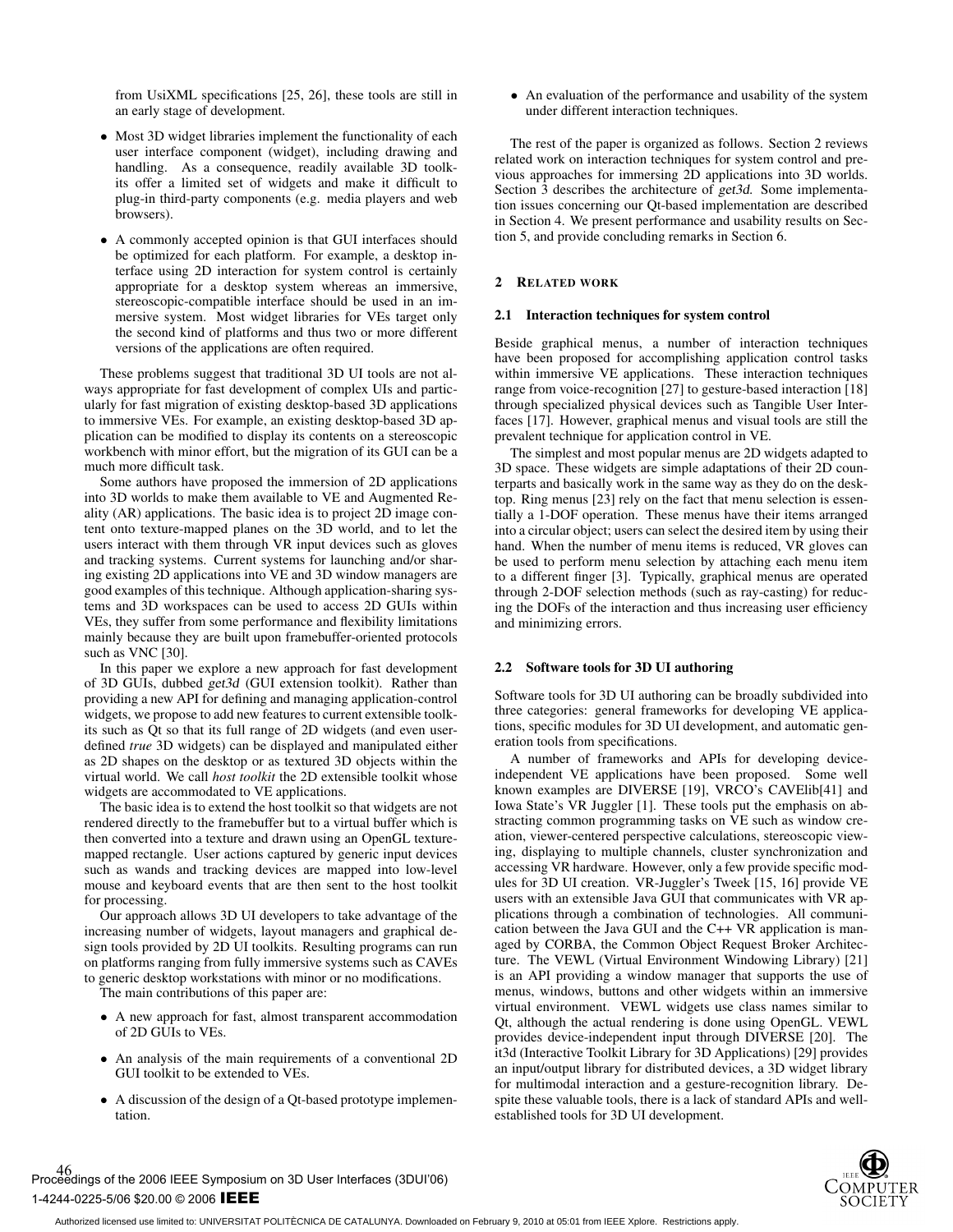#### 2.3 Immersing 2D applications into 3D worlds

A related and very active research topic is the immersion of 2D applications into 3D space. We distinguish two basic categories of tools: 3D window managers for desktop computers and tools for accessing remote applications from within VE and AR applications.

Tools in the first category aim at providing 3D workspaces designed for replacing 2D desktops [42, 32]. These tools rely on mouse and keyboard interaction and are intended for nonimmersive display devices. A first example is MaW [22], a prototypal 3D Window Manager. MaW allows the application to create windows that are drawn in 3D space using OpenGL primitives. SphereXP [42] is a 3D desktop system designed to be a replacement for Microsoft's Windows XP. Task Gallery [32] is a 3D prototype user interface that expands the desktop into an entire office with an unlimited number of desktops. The screen becomes a long gallery with paintings on the walls that represent different tasks.

Tools on the second category aim at providing access to remote applications from within VE and AR applications. Two different approaches can be observed [6]. *Hardware oriented* approaches provide access to external applications through additional display devices such as PDAs and see-through-displays [38]. *Software oriented* approaches project image content onto planes in 3D. This can be further distinguished by the system component performing the 2D rendering (such as typesetting and linedrawing). The VE software can manage directly the actual 2D drawing (using geometric and text primitives) or it can access 2D display content generated by external applications and display them as texture-mapped rectangles.

Early work using application sharing in 3D environments is described by Dykstra [12], where texture-mapped rectangles are used to operate X applications on 3D virtual spaces. A similar approach for immersing X window applications into a 3D scene is described in [37]. This idea has been adopted and extended both in VE and AR applications.

VNC (Virtual Network Computing) [30] is a remote display system which allows viewing a computing desktop running elsewhere on a network. VNC provides a distribution mechanism for desktops on the lowest level by transmitting frame buffer contents to the remote client and receiving keyboard and pointing device events, inserting these into the server-side input queue. Each time a client interacts with the shared application, the VNC server broadcasts the image of the areas affected by updates on the remote interface. VNC is the foundation of a number of systems providing immersion of 2D applications into 3D space. VREng [8] is a distributed 3D application allowing navigation in virtual worlds connected over the Internet. VNC is used to immerse 2D interfaces in the 3D world. Soares *et al* [35] propose a VNC-based platform for increasing the sense of collaboration among co-workers sharing any standard single-user application. Sensing Surfaces [6] also follows the approach of mapping the contents of a GUI desktop to arbitrary textured geometry in the VE using VNC. ARWin [10] is an augmented reality desktop environment that allows users to operate X applications such as clocks within an augmented physical desktop. A custom VNC client connects to a virtual VNC-enabled X server and draws the window data to an OpenGL texture map which is applied to a polygon in the workspace. The Three-Dimensional Workspace Manager (3DWM) [13] is a software platform targeted at both research and development of 3D GUIs. The toolkit contains a basic set of 3D widgets such as buttons, text fields and sliders, and it provides access to external applications through VNC. All these approaches suffer from some performance and flexibility limitations mainly because they are build upon a protocol providing little control to the VE application over the properties and behavior of GUI components.

## 3 SYSTEM DESCRIPTION

#### 3.1 Overview

The basic components of get3d are depicted in Figure 1. The *host toolkit* is a 2D GUI extensible toolkit (e.g. Qt) whose widgets are accommodated to *VE applications* by an *extension toolkit*. A key feature of our approach is that the additional features are provided by subclassing the 2D toolkit. One of the consequences is that existing applications with 2D GUIs can be adapted to a VE environment with minimum effort. All the application's source code for GUI creation and behaviour does not have to be modified.



#### Figure 1: get3d overview

We now introduce some notation that will be used through-out the paper. The word *widget* is used to refer to user interface objects such as windows, buttons and sliders that are used as the basic constituents of GUIs. A widget receives mouse, keyboard and other events from the environment, and paints a representation of itself on the output device. Widgets are arranged into a hierarchical structure. A widget that is not embedded in a parent widget is called a *top-level widget*. Usually, top-level widgets are windows with decoration (a frame and a title bar). Non-top-level widgets are *child widgets*. We also distinguish between widget objects provided by the host toolkit (called *native widgets*) and the objects that represent the widget as a texture-mapped rectangle in 3D space (called *virtual widgets*).

Events of current 2D GUI toolkits can be roughly classified into two categories. *Application events* refer to GUI-related, high-level events such as show, hide, close, resize and paint events. Events produced by simple user actions on input devices such as tracking systems and wands will be referred to as *user events*. According to the originating source, we also distinguish between *native events* originating from the window system or the host toolkit, and *synthetic events* initiated by the extension classes. For example, when the user presses a button on a 3D wand with the aim of selecting a menu item, a user event will be created and then translated into a native, synthetic event (a mouse press event in this case) that will be send to the native widget representing the menu item.

## 3.2 System components

The core of the extension toolkit consists of the components depicted in Figure 2. The main responsibilities of each component are described below.

*Application 3D* provides a unified interface to the VE application, delegating client requests to appropriate subcomponents. This is the only component the application has to collaborate with, thus

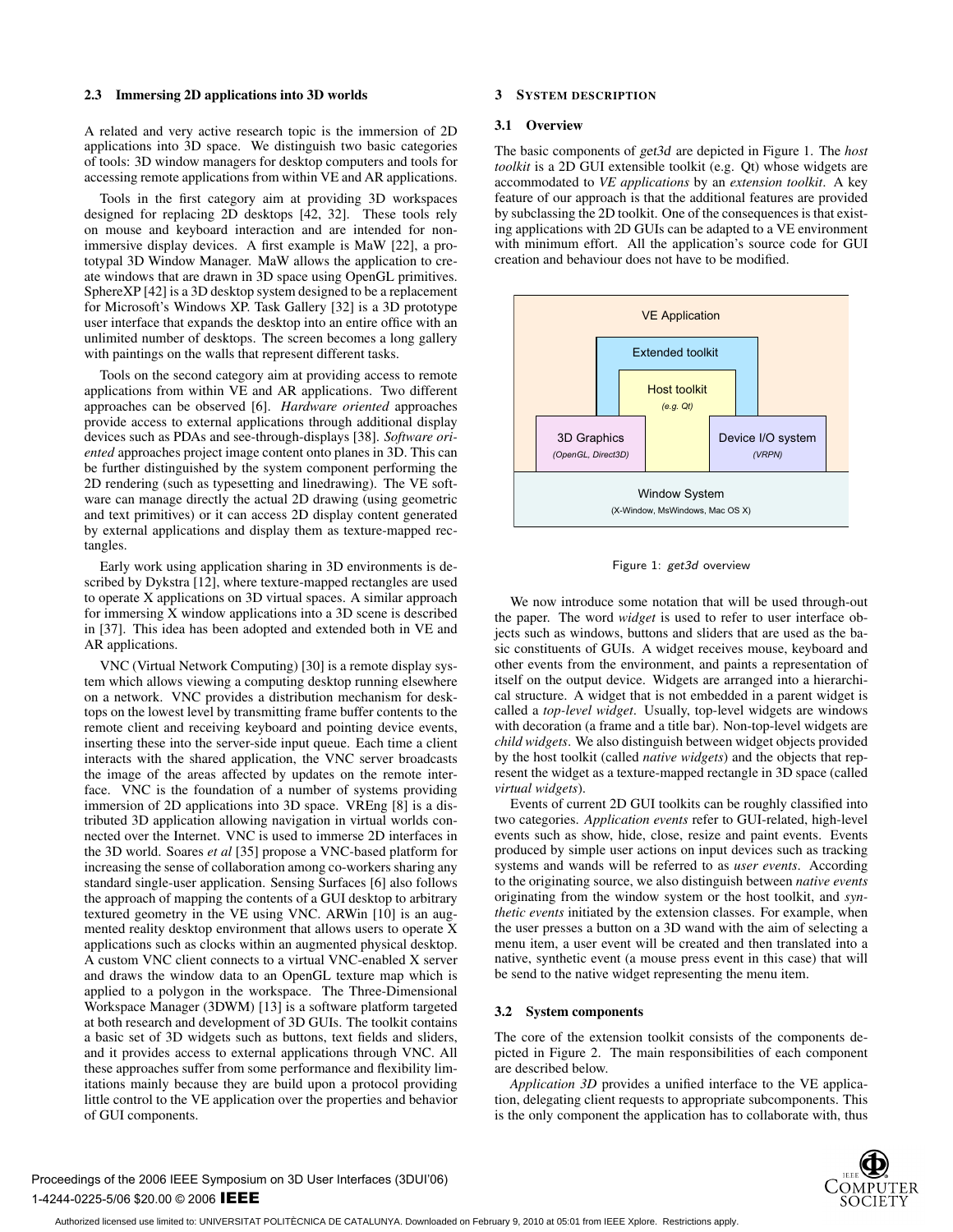

Figure 2: Conceptual design of the extension toolkit using UML notation. Only the most relevant components and operations are shown.

making the toolkit easier to use. This component monitorizes the creation of new native widgets by the application and asks the Virtual Window Manager (see below) to create a new virtual window everytime the application instantiates a new top-level widget. Application 3D manages the drawing of the GUI windows in 3D space as texture-mapped objects (forwarding the request to other components) and configuration options.

The *Virtual Window Manager* manages the behavior of virtual windows associated with top-level native widgets. This component handles basic window operations such as creation, destruction, and show, hide and resize operations. This component also manages user events. This includes getting VR device data through the Device I/O System, managing interaction with the virtual window decoration through a decorator subclass, and translating user events into synthetic events that will be sent to the appropriate virtual window.

The *Virtual Window* keeps attributes concerning the 3D version of a top-level native widget such as rectangle size, texture size and transformation matrix. This component checks for intersection between the virtual window's plane and a selection primitive (e.g. a ray). In response to user events, Virtual Window objects send synthetic mouse events (to the child widget at a given 2D position) and keyboard events (to the child widget having the keyboard focus).

The *Event Listener* acts basically as an application-event filter. This component monitorizes the application events related with a widget's life cycle: show, hide, close and resize events originated from within the application. It also monitorizes changes on the image content of any visible widget and asks the virtual window manager to update the texture rectangle of the virtual window containing the native widget.

The rest of the components have simple responsibilities. The *Virtual Keyboard* defines an interface for a virtual keyboard that sends synthetic keyboard events to the application in response to user actions. The *Window Decorator* defines an interface for drawing the decoration of a virtual window. Decoration includes the frame, and buttons to iconify, deiconify and close the virtual window. Finally, the *Device I/O system* is used to read data from an extensible set of generic input devices.

## 3.3 Widget creation and placement

Each time a native window is created the Event Listener receives a notification. If the widget is top-level, a virtual window is created along with a texture map capturing the contents of the widget's area. A rectangular portion of this texture will be updated everytime a child widget changes its appearance.

An important issue is the initial window placement inside the 3D world. The placement strongly influences the user's ability and accuracy. A situation which arises in the use of multiple windows is the need to constantly arrange windows to get access to the particular window which houses the task or information needed at a given instant (*window thrashing*) [22]. According to the spatial reference, we can consider windows that are world-referenced, objectreferenced, head-referenced and device-referenced [5, 14]. Headreferenced menus provide an appropriate spatial reference frame as they take the most of the user's proprioceptive sense, allowing users to accomplish some application control tasks without having to look at the menu. Since the extension toolkit knows everything about the widget hierarchy, any of these strategies can be plugged in. In the CAVE usability tests described in Section 5 we used device-referenced windows, i.e. windows remain in a fixed position (initially facing the user) with respect to the CAVE, unless the user moves them.

## 3.4 Input handling

User events such as hand movements are captured by the Device I/O Module and converted into synthetic events that are sent to native widgets. We will describe the main steps involved in this process with a concrete example. Suppose a CAVE user wearing a virtual wand (the wand has a six-DOF sensor, a two-DOF joystick and



<sup>48</sup> Proceedings of the 2006 IEEE Symposium on 3D User Interfaces (3DUI'06) 1-4244-0225-5/06 \$20.00 © 2006 IEEE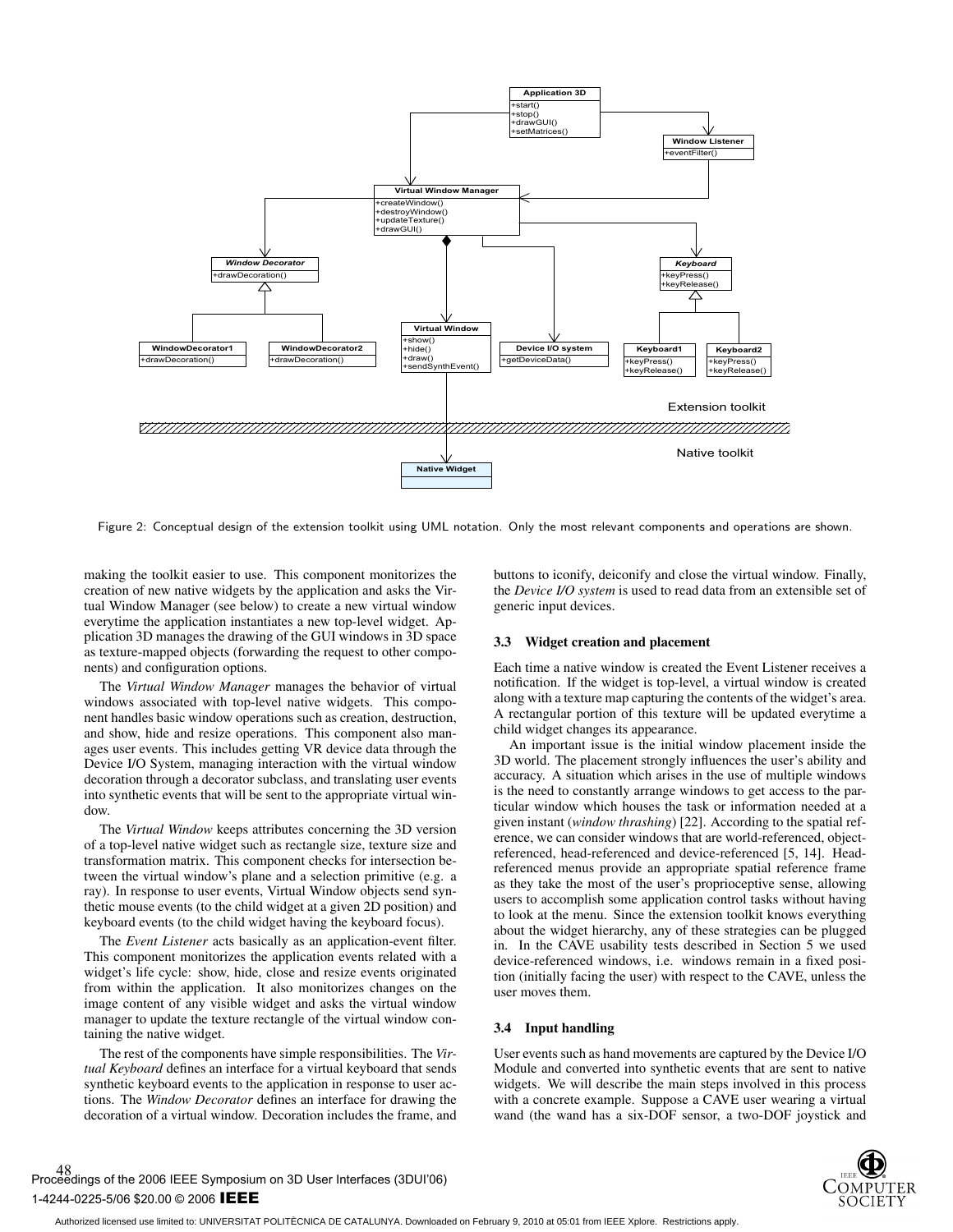three buttons). Each time the user presses the left button a new user event is generated. This event contains a ray and a button state as parameters. This event is forwarded to the Virtual Window Manager which searches for the nearest virtual window containing the ray intersection. Finally, the intersected virtual window creates a synthetic event (a mouse event) and posts it to the native widget.

The main advantage of this solution is that the management of the GUI elements and their behavior is delegated completely to the host toolkit, thus simplifying the migration of existing GUIs. Moreover, this approach allows the system to provide several interaction techniques for object selection such as ray-casting and armextension.

### 3.5 Collaboration

An additional benefit of get3d is that it can be easily extended to support remote collaboration. The collaborative architecture presented in [36] can be used to allow remote users to share the same virtual environment and interface.

Regarding the interface sharing, users can decide if they want to make their virtual windows visible and/or accessible to other remote users connected to the same session. Each time a GUI-related event is initiated on a virtual window visible to other remote users, a synthetic event will be generated and broadcasted to the remote users connected to the virtual session. If the windows are also usable by remote users, the broker [36] will be the responsible of maintaining a list of blocked windows, so when a user operates on a certain window that is not already blocked by another user, the broker will block it and post the event asked by the user. The window will be unblocked after all the event's effects end. In case the window is blocked by another user, the action is not executed and the originating user is notified about this.

#### 3.6 Toolkit requirements

We now summarize the main features required for an extensible 2D GUI toolkit to be used as a host toolkit for the 3D extension:

- A hook to monitorize the creation and destruction of top-level widgets. In addition to this, the toolkit has to provide a mechanism to intercept widget-related events such as paint, show, hide, close and resize. For example, if a widget is repainted in response to a paint event, the application has to intercept the event to know that the associated texture requires an update. This feature is required by the Event Listener component.
- An operation to send a synthetic event (keyboard/mouse) to any widget (required by the Virtual Window component).
- A function to capture the image of a native widget into a bitmap. The image will be used to update the texture of the virtual window containing the widget (required by the Event Listener). If this function is supported also on widgets hidden by other windows, the native GUI can share the desktop space with the OpenGL window where the VE application renders the virtual world.
- Functions to traverse the widget hierarchy (access to parent and children widgets) and operations to obtain the visible child widget at a given pixel position.

## 4 IMPLEMENTATION

## 4.1 Qt-based implementation

We have implemented a prototype version of get3d over Qt [40], a cross-platform GUI development toolkit (see

Figure 3). The source code can be downloaded from http://www.lsi.upc.edu/~virtual/Qt3D.



Figure 3: User interacting with the test application

Qt fulfills all the requirements listed in the previous section. Creation of top-level widget can be monitorized by overriding QApplication's virtual function *polish()*. This function is called by every Qt widget before it is first shown. Some 2D GUI toolkits provide an equivalent function for doing style-based central customization of widgets. Application events can be intercepted through QObject's *installEventFilter()*. The filter can either stop the event or forward it to other objects. Moreover, Qt allows multiple event filters to be installed on a single object, thus avoiding conflicts with applicationdefined event filters. Synthetic events (including predefined and user-defined events) can be sent to any object through QApplication's *postEvent()* and *sendEvent()* methods. The former adds a synthetic event to the event queue with a given object as the receiver of the event; the later sends the event directly to the object. The QPixmap class provides two methods to grab the contents of a widget: *grabWindow()* grabs pixels directly from the screen, whereas *grabWidget()* asks the widget to paint itself by calling *paintEvent()* with output redirected to a bitmap. Although a bit slower, the later is more suitable because it works with hidden widgets. Finally, the toolkit provides operations for traversing the object hierarchy and for returning the visible child widget at a given pixel position in the widget's own coordinate system.

A concrete example of collaboration is shown in Figure 4. When a widget detects that it should repaint itself, it sends an event to the QApplication indicating which part of the widget should be repainted (1). When appropriate, QApplication tells the widget it has to be painted (2). This event is captured by the event filter (3) and produces a grab widget call to the QPixmap object (4), which sends a repaint command to the QWidget (5). Finally, the window listener asks the virtual window manager to update the texture (6).

## 4.2 Prototype details

Our current implementation only supports ray-casting selection. Input devices are handled either through a VRPN (Virtual Reality Peripheral Network) client [39] or through custom events that must be sent by the VE application to the extension toolkit. We use a magnetic tracking system and a virtual wand. The associations for wand buttons is similar to [21].

The prototype has been tested with two different applications: a scene viewer specialized for shipbuilding design and a volume rendering application. Both applications had a Qt-based GUI and were extended to display stereoscopic images on either a CAVE or a stereo workbench.

The source code modifications required to accommodate the GUI to the CAVE were minimum. The main changes are summarized in the code below. Including minor changes, less that 100 lines of source code were modified.

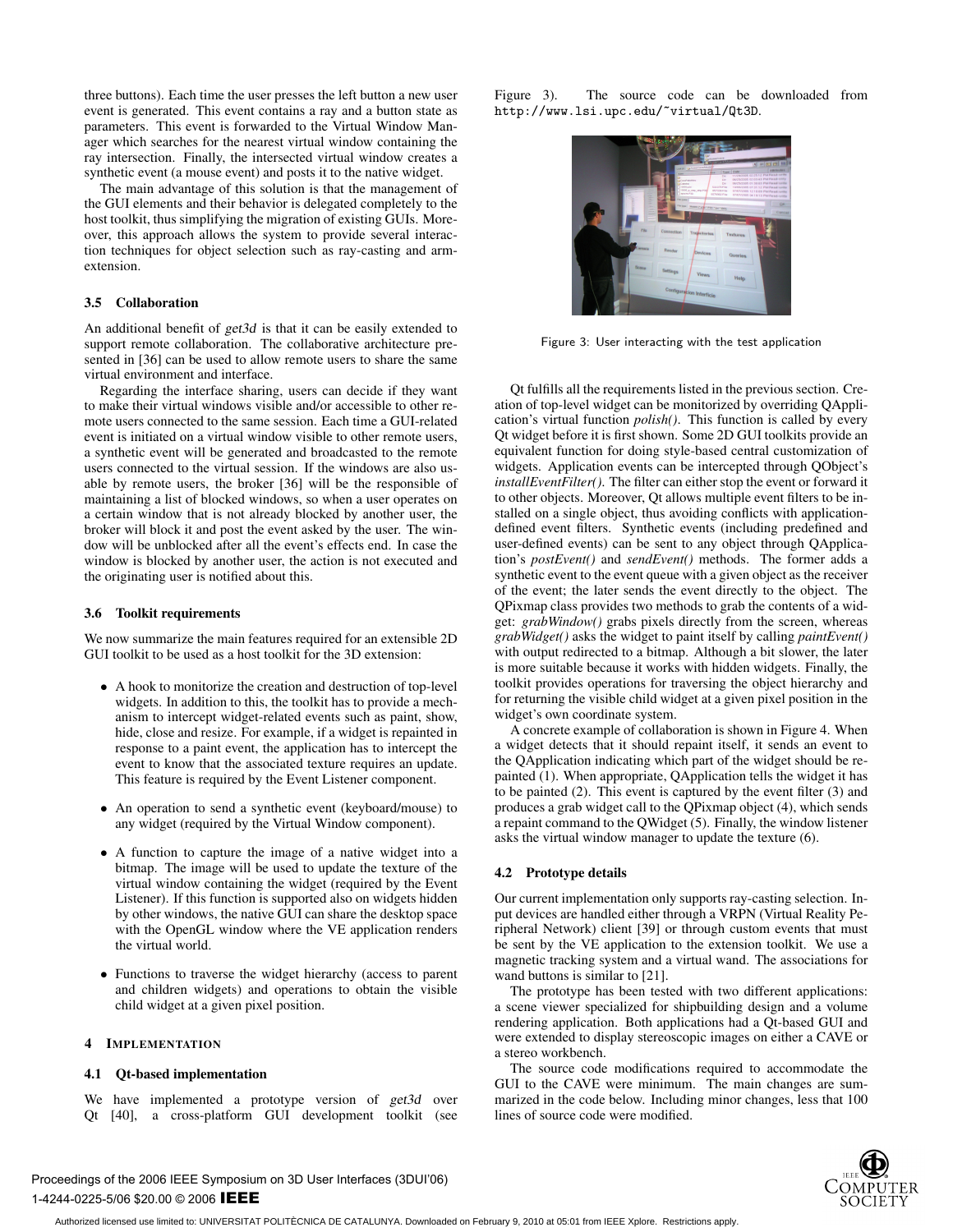

Figure 4: Collaboration for processing a paint event.

```
void main()
{
  // The VE application simply creates an instance of
  // QApplication3D instead of usual QApplication.
  QApplication3D qApp3d(argc,argv);
  qApp3d.setGLWidget(w); // OpenGL window
  qApp3d.start(); // activates the extension toolkit
  ...
}
void paintGL()
{
  // setup modelview and projection matrices
  qApp3d.drawGUI();
  ...
}
```
## 5 RESULTS

## 5.1 Usability Evaluation

We conducted an informal usability evaluation to measure the performance and effectiveness of the system. Seventeen external and internal users in the age range of 24 to 58 participated in the study. All participants had desktop PC experience; only two subjects had hands-on experience with the CAVE. Before the evaluation began we gave a demonstration of how the wand works and described the functionality of each button. Subjects used the interface to open, move and close windows for about 2-3 minutes to allow them to get used to the CAVE and overcome the initial learning curve associated with using the wand. After this exploratory phase, subjects were ready to begin a more focused task-based evaluation. It is worth mentioning the GUI design of the VE test application has been maintained from the original application; the only change has been the replacement of the menu bar by a floating window menu. Of course, better results could have been obtained by adapting the GUI to the target system (e.g. using larger buttons) but the comparison with the 2D version of the system would have been more difficult. Therefore, we decided to preserve the original GUI and thus evaluate the effectiveness of our approach for fast migration of existing applications to the CAVE.

<sup>50</sup> Proceedings of the 2006 IEEE Symposium on 3D User Interfaces (3DUI'06) 1-4244-0225-5/06 \$20.00 © 2006 IEEE

5.1.1 Evaluation test

The evaluation exercise each user performed consisted on three phases, repeating on each phase the same group of tasks over different platforms with different input devices. In the first phase subjects used a *desktop PC with a classic mouse* as input device. In the second phase subjects used a *notebook PC with the touchpad* as input device. In the third phase subjects used a *4-wall CAVE system with a wand* as input device. We designed this evaluation test in order to have comparable results (in terms of time to complete each task) that allow us to fairly evaluate the operative effectiveness of the interaction.

## 5.1.2 Tasks

The first task the subject had to perform consisted in opening a new model. The task involved interaction with several menus and a file browser dialog. The second task consisted in adjusting some rendering parameters such as the background color. The task involved using checkboxes, sliders and buttons on several windows. Users were instructed to get slider values as close to the target value as possible (we accepted a 4% error). The third task consisted in changing the navigation mode, which involved interaction with buttons and combo boxes on several windows.

On the CAVE, the tasks were performed by each user four times, one for each of the combinations of the following variations:

- Using a straight line for the ray vs. a curved ray snapped to the nearest item (adapted from [9]).
- Positioning the virtual windows several meters away from the user vs. only 1.5 meters away, preserving in both cases the projected area over the screen.

# 5.1.3 Experimental results

The results of these tests are reflected in Tables 1 and 2.

|         |                | <b>PC-mouse</b> | <b>PC-touchpad</b> | <b>CAVE-wand</b> |
|---------|----------------|-----------------|--------------------|------------------|
| Task 1: | $\overline{x}$ | 9.68            | 16.29              | 12.81            |
|         | σ              | 2.26            | 4.14               | 2.96             |
| Task 2: | $\overline{x}$ | 16.12           | 27.20              | 21.24            |
|         | σ              | 3.72            | 6.59               | 4.96             |
| Task 3: | $\overline{x}$ | 6.34            | 10.99              | 8.50             |
|         | σ              | 1.49            | 2.91               | 2.12             |

Table 1: Times (seconds) users spent to perform the different tasks on the different platforms.

Table 1 shows the time spent by the users on each task (mean and standard deviation) in the different platforms. For the CAVE test we show the best of the four different tests (Table 2). Although the best times are achieved over the PC system with a classic mouse, the time spent by the users in the CAVE system with the wand is lower than the time spent in a notebook with a touchpad. This result shows that the proposed 3D interface is at least as much effective as a very common input device.

Table 2 shows the results on the CAVE system. We can see in this table that the use of a curved ray helps the user on his task (times are lower even if the windows are far). The best case for all three tasks is the use of a curved ray with the widgets close to the user. This is because interaction with nearby windows is less sensitive to hand orientation changes.

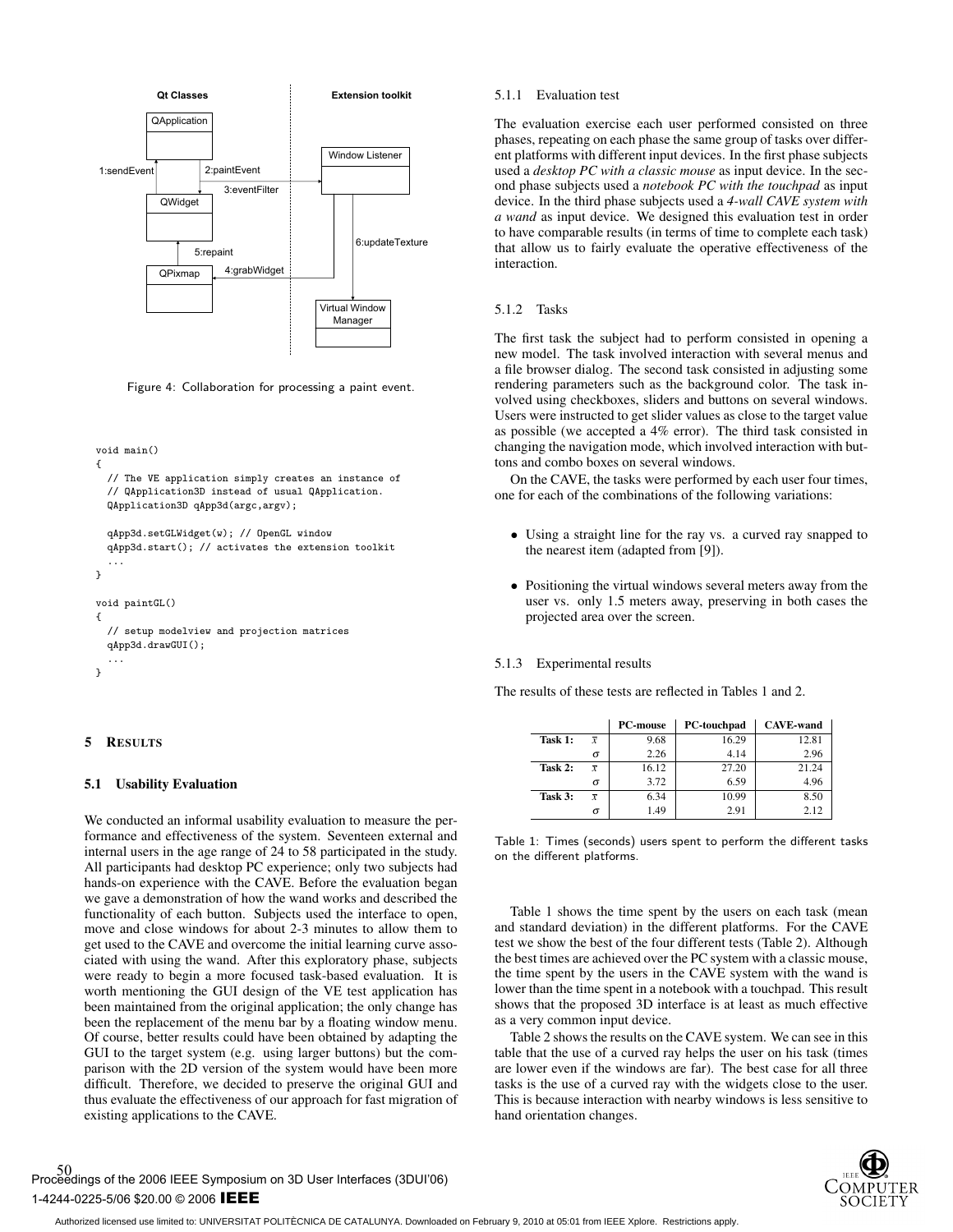|                      | <b>Near</b>    |          | Far        |          |
|----------------------|----------------|----------|------------|----------|
| <b>Straight line</b> | $\overline{r}$ | $\sigma$ | $\bar{r}$  | $\sigma$ |
| Task 1               | 14.49          | 4.36     | 15.71      | 4.43     |
| Task 2               | 24.15 7.26     |          | 26.18      | 7.17     |
| Task 3               | 9.66           | 2.91     | 10.47 2.76 |          |
| <b>Curve</b>         | $\bar{Y}$      | $\sigma$ | $\bar{Y}$  | $\sigma$ |
| Task 1               | 12.81          | 2.96     | 14.22      | 4.04     |
| Task 2               | 21.24          | 4.96     | 23.70      | 6.74     |
| Task 3               | 8.5            | 2.12     | 9.48       | 2.70     |

Table 2: Times of each task in the CAVE platform by using straight line or curved ray and widgets near or far from the user.

## 5.1.4 Survey

After using the interface, subjects completed a small survey that asked them to compare the Qt-based interface with similar desktop interfaces that they are familiar with. They rated the ease of using the menus, closing a window, selecting a button, moving a window and pointing the mouse. Questions used a 7-point Likert scale, where 1 mean "near impossible" and 7 mean "as easy as a desktop computer". We also asked subjects about what they found most difficult and what was the easiest for them.

The results were very similar from all users. All of them agreed on having no problems on selecting buttons, moving or closing windows. When asked, most of the subjects said that these tasks were what they found to be the easiest and this is mirrored in their average usability rating of 6.4. The most difficult task was to achieve a certain value on the sliders, because the free movement of the wand on their hand makes difficult to maintain the value when the finger is moved to release the button. This task got an average usability rating of 2.5 from the subjects. Because of the same problem, the average rating of using the popup menus was 4.9, which suggests that, while they were not as easy to use as their desktop counterparts, they were still quite usable.

#### 5.2 Performance

We have conducted a simple experiment to evaluate the overhead involved in the immersion of the 3D GUI. This overhead is due basically to the event filter, the widget grabbing, the texture update and the rendering of the texture-mapped rectangle. We run the tests on Pentium IV PCs at 2.8 GHz with 1GB of RAM equipped with 128 MB Nvidia GeForce FX 5200 cards. We compared the framesper-second at several stages of the interaction with the extension toolkit enabled and disabled. In both cases the VE application was rendering a 50.000 polygons scene. On the CAVE we got a constant 60 fps, due to the framelock and vertical sync required by active stereo glasses. On a passive stereo workbench we disabled the vertical syncronization. The application run at 175 fps without 3D GUI. With 3D GUI enabled, the average performance was 150 fps, increased to 175 fps when virtual windows were shown minimized. The maximum overhead was produced when several windows covered the whole viewport, achieving 128 fps. These results show that overhead of the system is small enough to provide smooth interaction and feedback.

#### 5.3 Discussion

Our approach has several advantages over previously-reported systems. Applications adopting this approach can provide an interface optimized for each platform (e.g. a desktop interface can be used on a desktop system, and an immersive interface can be used in an immersive system, without needing to modify the application.

Moreover, importing 2D interfaces into the VE has some considerable advantages:

- Transparent use of all the functionality provided by the host toolkit, enabling the use of a large number of widgets.
- Delegation of functional interface handling to an independent component.
- Users can work with familiar user interfaces.
- Accommodation of different 3D selection techniques (such as ray-casting).

From the point of view of software development, some of the advantages of our approach are:

- An important part of the UI can be developed and tested in a desktop workstation.
- Access to UI graphical design tools (e.g. QtDesigner).
- Fast porting of existing applications to VEs with minimum changes.
- Transparent support to cluster-based systems and collaboration.

Our approach has several advantages over VNC-based methods for immersing 2D GUIs. get3d is not framebuffer-oriented but widget-oriented. That implies that the VE application knows everything about the immersed GUI, not only framebuffer updates. That allows for much more flexibility for placing and sizing the widgets: host widgets can be automatically resized so that width and height are appropriate for fast texture conversion (power of two), widgets can be independently resized and moved from within the VE application, pop-up menus and pop-up lists can be true pop-up components, i.e. they can be drawn at a certain offset from the parent widget; the look-and-feel is completely customizable from within the VE application. Moreover, get3d does not have any network nor image encoding overhead. For example, when running on a cluster, texture updates are not broadcasted to all clients because the native widgets and the virtual windows are local to each process.

## 6 CONCLUDING REMARKS AND FUTURE WORK

The development of 3D UIs for VE applications has many challenges, including the lack of standardization, the multiple hardware platforms, and the lack of reusable 3D user interface toolkits. In this paper a simple-to-implement system to accommodate GUIs to VE systems have been presented and evaluated. Our approach provides a fast and cost-effective way of developing new GUIs and porting existing GUIs to VE systems. Of course get3d is not aimed at replacing true 3D widgets, but rather to simplify the GUI development. The results of our work done so far indicate that the seamless integration of conventional GUIs with VE can greatly enhance the possibilities of many VE applications. We plan to use get3d to migrate existing 3D applications to the CAVE. We plan also to implement automatic accommodation to different screen resolutions by modifying the widget's layout and size (specially text font size).

## 7 ACKNOWLEDGEMENTS

This work has been partially funded by the Spanish Ministry of Science and Technology under grant TIN2004-08065-C02-01.



Proceedings of the 2006 IEEE Symposium on 3D User Interfaces (3DUI'06) 1-4244-0225-5/06 \$20.00 © 2006 IEEE